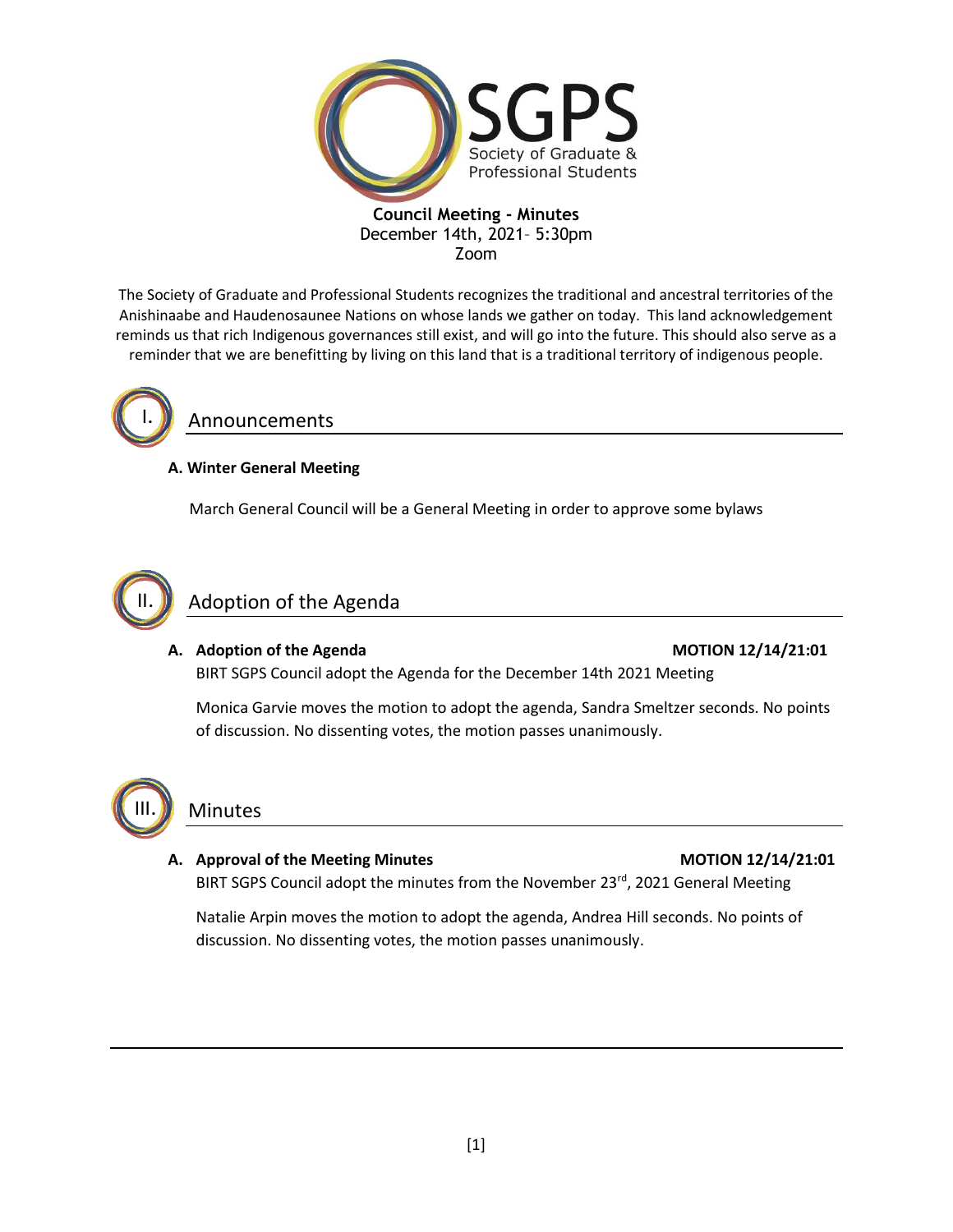



# Executive & Speaker Reports

# **A. Executive Reports**

- **a. President – Rohit Shukla (no report)**
- Cancellation of in-person exams.
- Any students who are asymptomic and would like to receive a PCR test, go to Mitchell Hall. If you would like an antigen test, go to Grant Hall. Please pass on the information that these kits are available for free from the University.
- AMS will conduct a survey asking students about their experience re bus pass. Please spread survey to colleagues and others.
- There will be an SGPS Election in January. Encourage members to urge colleagues and friends who are suitable to the roles to apply.
- SGPS will close from December 20<sup>th</sup> to January  $10^{th}$ , so please reach out to us before the Winter term if you have any queries.

# **b. VP Graduate – Brittany McBeath (no report)**

- Attended a minimum funding committee meeting wanting to increase minimum stipend provided to PhD students from 18k to 20k.
- What are thoughts on offsetting tuition as a way to increase the amount of funding that is received as graduate students?
- Work with the School of Graduate Studies in the new year.
- Re Indigenous Liaison Role: Duncan Stewart will take over the new role of Indigenous Graduate Liaison.

# **c. VP Professional – Jennifer Li (oral report)**

- Update on the project to ensure that there is some standardization of training undergone by staff members of the SGPS. If anyone has any ideas regarding what the
- **d. VP Finance and Services – Courtney Bannerman (oral report)**
- Bursaries have closed on December  $7<sup>th</sup>$ , but they will open again on January 10<sup>th</sup>.
- A lot of work on student fees, especially in collecting fee money.
- Much work has been behind the scenes and focused on paperwork.
- *Further report from Courtney below*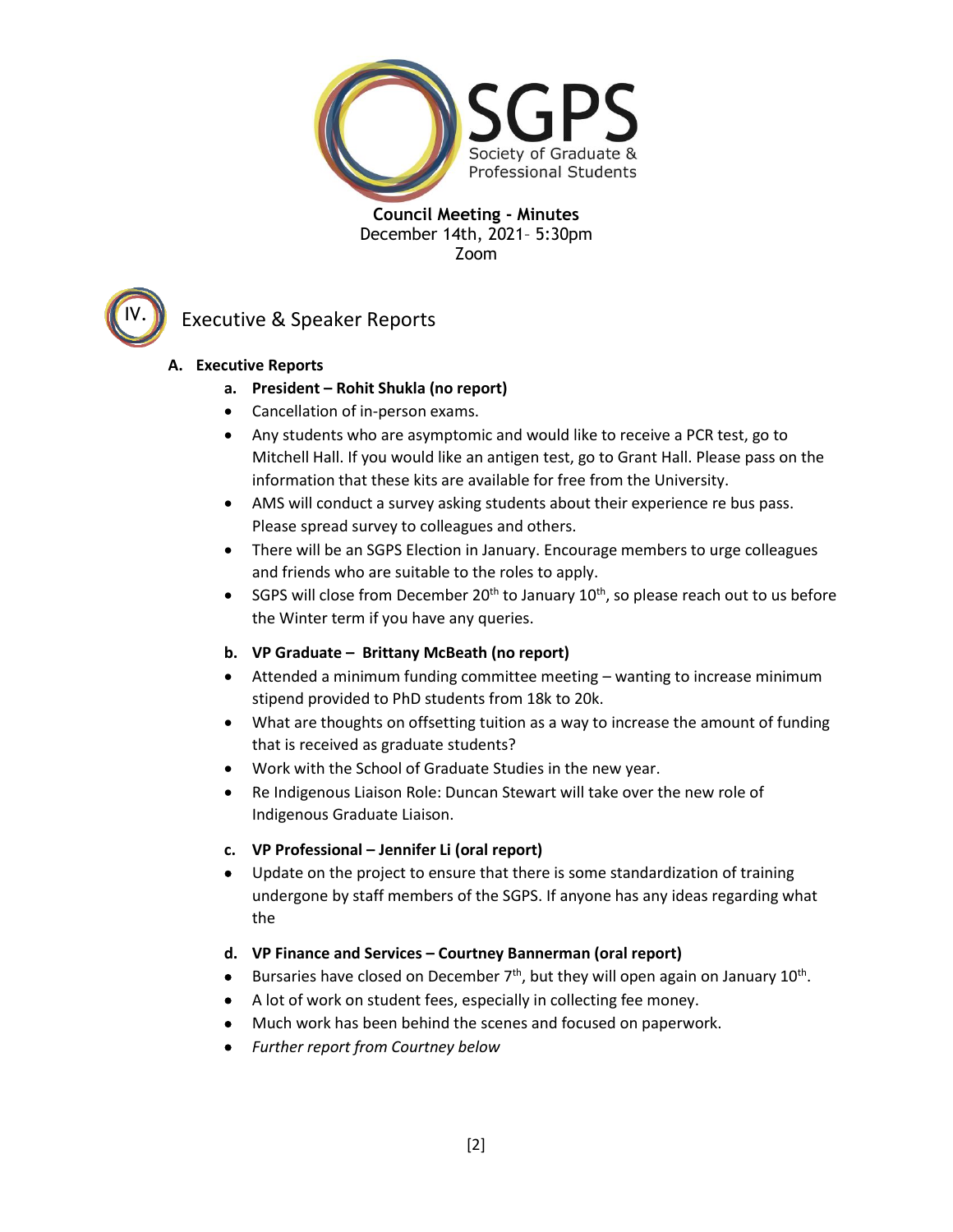

# **e. VP Community – Anthony Lomax (no report)**

# **B. Speaker Report**

a. Speaker – Devin Fowlie (oral report)

## **C. Approval MOTION 12/24/21:04**

BIRT SGPS Council approve the Executive and Speaker Reports.

Alyssa Burrows moves, and Marina Saporito seconds the motion. No points of discussion on this motion. No dissenting votes; the motion passes unanimously.



# Senator, Trustee, Commissioner, Committee & Other Reports

- **A. Senator Report**  Graduate Student Senator Emils Matiss (no report)
- **B. Trustee Report**  Graduate Student Trustee (no report)
- **C. Commissioner Reports**
	- a. Athletics & Wellness Commissioner Kassandra Coyle (report attached)
	- b. Equity & Diversity Commissioner Monica Garvie (report attached) There is a currently ongoing initiative in recognizing "Wellbeing Champions", i.e. professors or TAs who have been very great in championing mental health. Students are encouraged to nominate people for this. Secondly, students will receive one of three Reports (see report attached for further information). Finally, there is a meeting scheduled in January with all the EDI representatives across all departments in the University.
	- c. Indigenous Graduate Liason *Duncan Stewart* (no report)
	- d. Social Commissioner Emilia Ganslandt (report attached)
	- e. International Students' Affairs Commissioner Sabrina Masud (report attached)
- **D. Committee Reports**
- **E. Department Reports**
- **F. Other Reports**
	- a. University Rector (no report)
- 

#### **G. Approval MOTION 12/24/21:05**

**BIRT SGPS Council approve the Senator, Trustee, Commissioner, Committee & Other Reports.**

Sandra Smeltzer moves, Ross Denny-Jiles seconds. No points of discussion on this motion. No dissenting votes; the motion passes unanimously.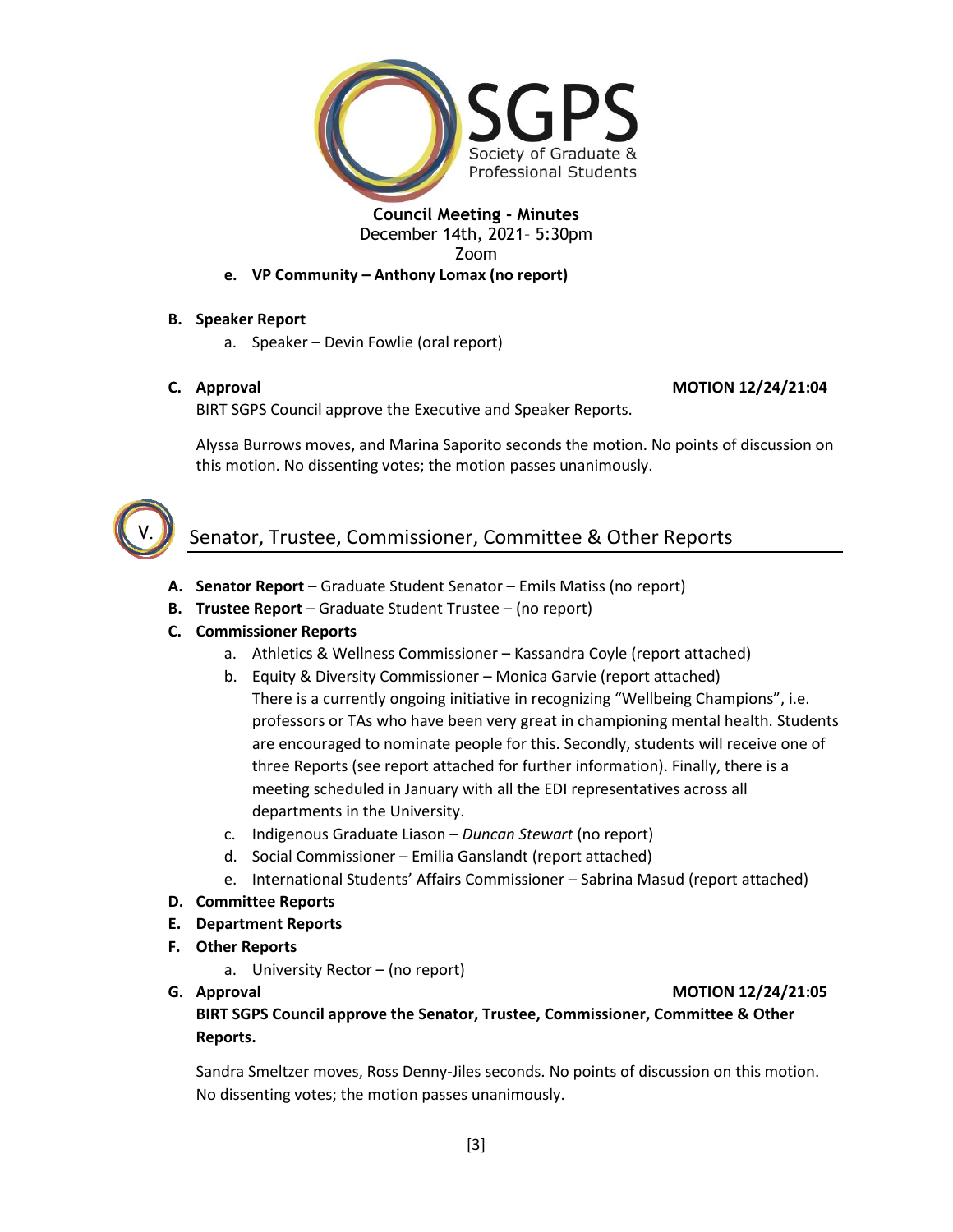

# Question Period and Departmental Issues

Business Arising from the Minutes

# Main Motions & Discussion

## **A. Student Life Centre Fund MOTION 12/24/21:06**

VI.

VII.

VII.

**BIRT there shall be a Student Life Centre Fund, which will be used to pay for costs incurred by the SGPS in occupation of office space.** 

All revenues from the Student Life Centre fee, as well as any Student Life Centre funding from external parties shall flow into this Fund, and all expenses related to the Student Life Centre shall flow out of this fund.

Annual surpluses and deficits of the SGPS' portion of the Student Life Centre costs shall remain in this Fund. In the event that this Fund accumulates a surplus larger than is reasonably required to mitigate the risk of future deficits, the Executive may make a transfer of assets from this Fund to the General Fund, subject to approval by Council.

This fund would be in effect starting with the 2021-2022 academic year and will continue forward for all subsequent years.

Sandra Smeltzer moves, Alyssa Burrows seconds. No points of discussion on this motion. No dissenting votes; the motion passes unanimously.

## **B.** Approval **MOTION 12/14/21:07**

# **BIRT SGPS Council approved the Proposed Updated Privacy Policy**

B.22 Privacy, Use, and Disclosure Of Personal Information By The SGPS

a. The University collects personal information from its students for the purposes related to the students' post-secondary education pursuant to the Freedom of Information and Protection of Privacy Act (FIPPA). The SGPS is a student government association administered by elected student representatives and governed by a student ratified constitution. It is necessary for the SGPS to have access to student personal information to provide management and administration of the student health and dental plan; administer non-academic discipline of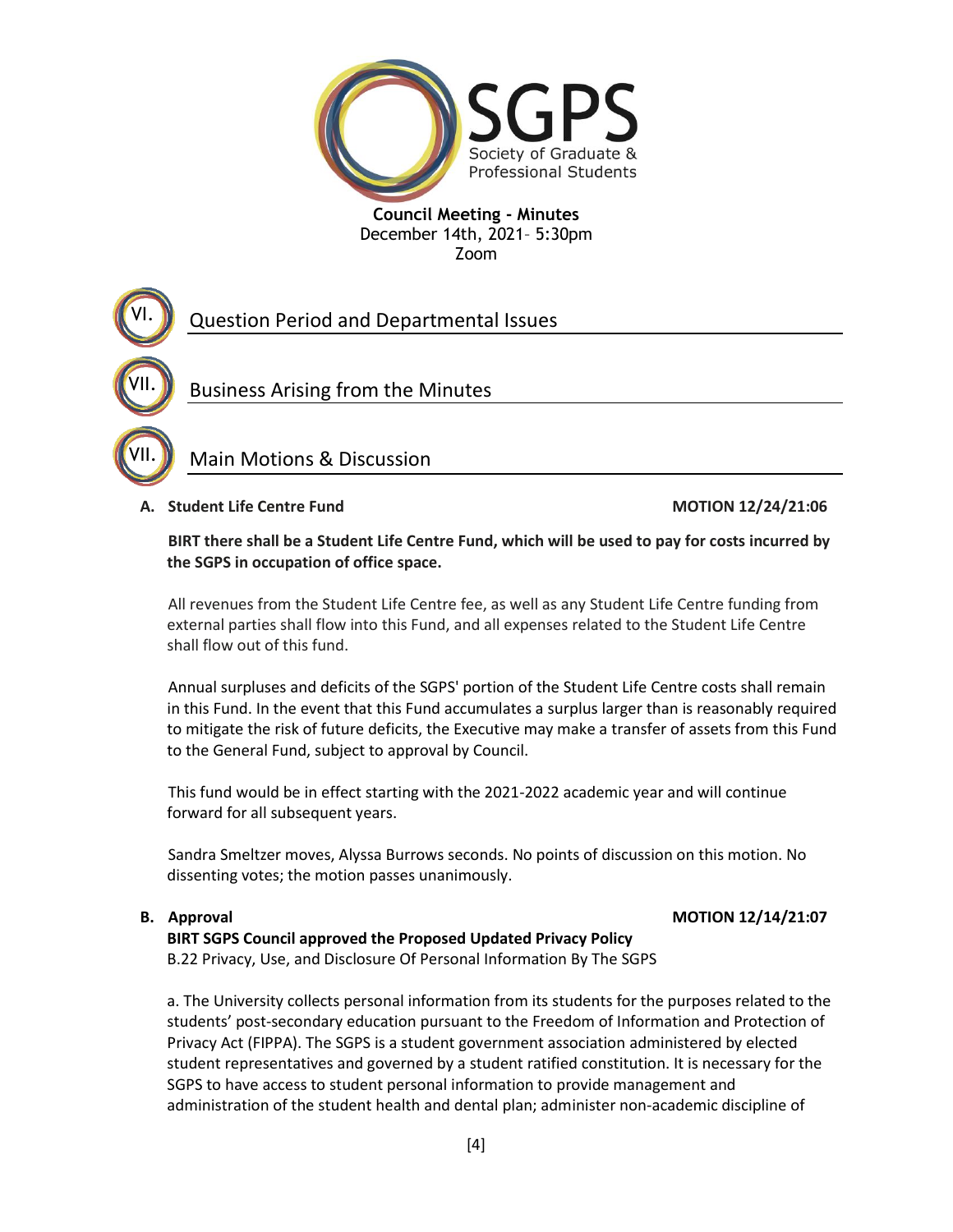

students, to provide access to and information about affiliated or sponsored programs to students, to verify and validate voter eligibility for society referenda and elections, to verify student eligibility for use of selected services, and to communicate with student members about student society matters.

b. The University discloses to the SGPS the following student personal information:

- i Name
- ii Student number
- iii Birthdate
- iv Degree program
- v Career
- vi Academic concentration
- vii Email address
- viii Student Address
- ix Residency Information
- x Gender
- xi Association fees paid
- xii SGPS related fee payments

c. This personal information disclosed shall be used solely:

i To provide management and administration of the student health and dental plan;

ii To administer the non-academic discipline of students;

iiiTo provide access to and information about affiliated or sponsored programs to students;

ivTo verify and validate voter eligibility for society referenda and elections

v To verify student eligibility for use of selected services; and,

viTo communicate with student members about student society matters.

d. The SGPS shall implement physical, organizational, technological, and other security measures to restrict access to student personal information to employees, agents, and representatives, and advisors who require the information in the proper and appropriate discharge of their function to the SGPS; prevent the loss, disposal or destruction of student personal information; and prevent theft, sale, improper access, improper modification, improper copying, improper use, or improper disclosure of student personal information by, or to, any person or organization.

e. The SGPS may disclose student personal information to third parties (namely the SGPS Health and Dental provider, StudentCare) for the provision of student services provided the third-party is legally bound by a confidentiality agreement to handle student personal information in accordance with this agreement and the Act. The SGPS shall provide copies of the confidentiality agreements required to the Office of the University Registrar annually and after any amendment to said confidentiality agreements.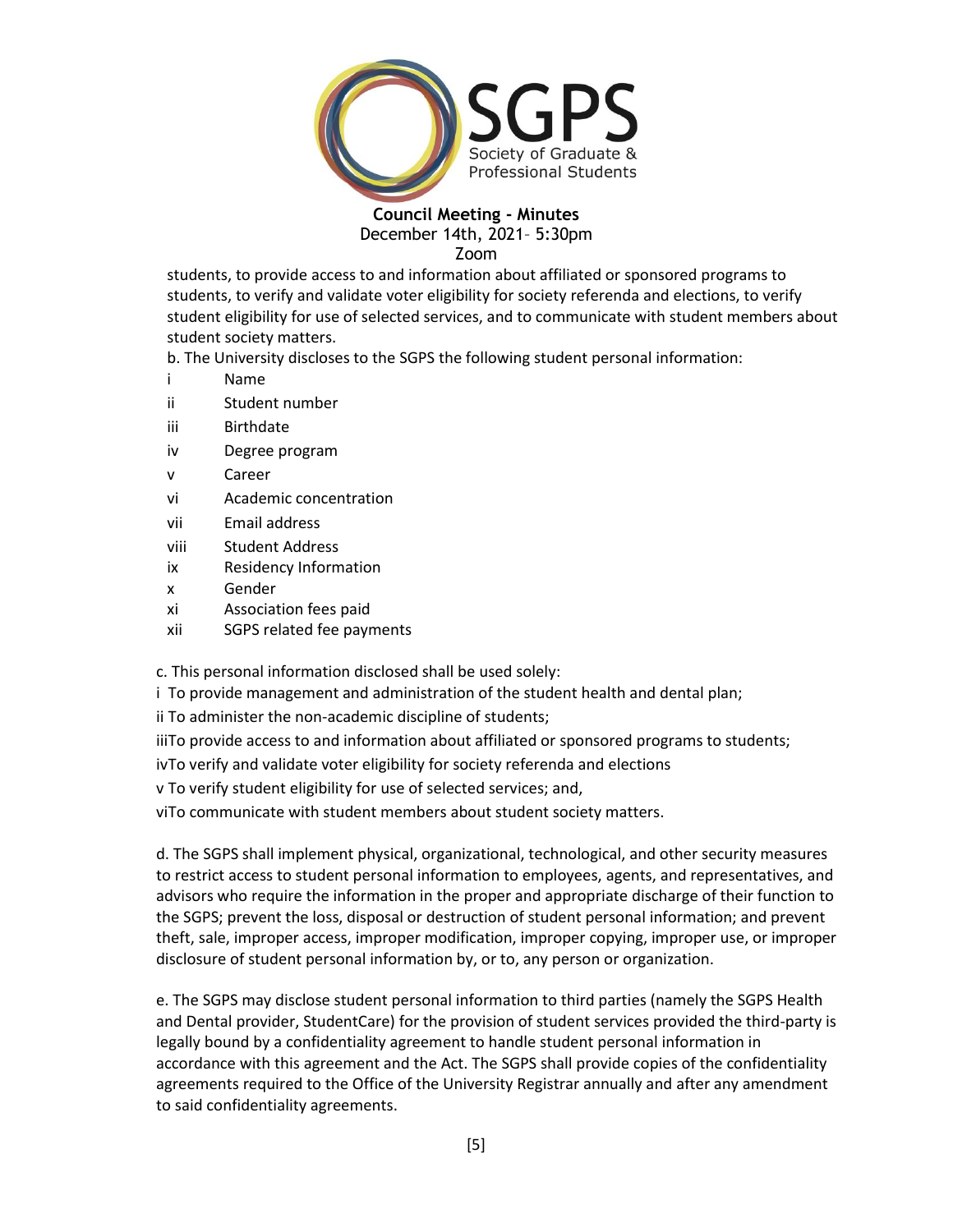

f. The SGPS shall comply with any and all requirements of privacy legislation to which the University might be subject including, but not limited to, the Freedom of Information and Protection of Privacy Act, R.S.O. 1990, c. F.31, and the Canadian Anti-Spam legislation requirements.

g. The SGPS shall retain student personal information for no longer than is reasonably necessary to fulfill the purposes enumerated in this agreement, up to a maximum of one year. After this period of time has passed, the SGPS must dispose of student personal information only by destroying it in a manner that makes it highly resistant to reconstruction. In destroying student personal information, the SGPS shall take reasonable security precautions to protect the

Ross Deny-Jiles moves, Courtney Bannerman seconds. No points of discussion on this motion. No dissenting votes; the motion passes unanimously.

#### **C. Approval MOTION 12/14/21:08**

**BIRT SGPS Council approve the proposed Fee Referendum Package, as distributed to Council on December 14th 2021.**

Courtney Bannerman moves, Beth Langdon seconds. No points of discussion on this motion. No dissenting votes; the motion passes unanimously.

#### **D.** Approval **D.** Approval **MOTION 12/14/21:08**

**BIRT SGPS Council approve the proposed timeline, as distributed to Council on December 14th 2021.**

Jennifer Li moves, Courtney Bannerman seconds the motion. No points of discussion on this motion. No dissenting votes, the motion passes unanimously.

## **E. Point of Information**

Effective January 10<sup>th</sup> 2022 the SGPS Executive will be setting aside \$5000 from the general surplus fund for the creation of the SGPS Mental Health bursary. Below is information about the creation of this fund and allocation of monies.

| <b>Bursary</b>       | <b>Description</b>                   | <b>Max Award</b> | <b>Restrictions</b>                               |
|----------------------|--------------------------------------|------------------|---------------------------------------------------|
| <b>Mental Health</b> | Subsidizes sessions                  | \$250            | Limited to covering                               |
| <b>Bursary</b>       | for applicants who<br>have maxed out |                  | sessions to Mental<br><b>Health Practitioners</b> |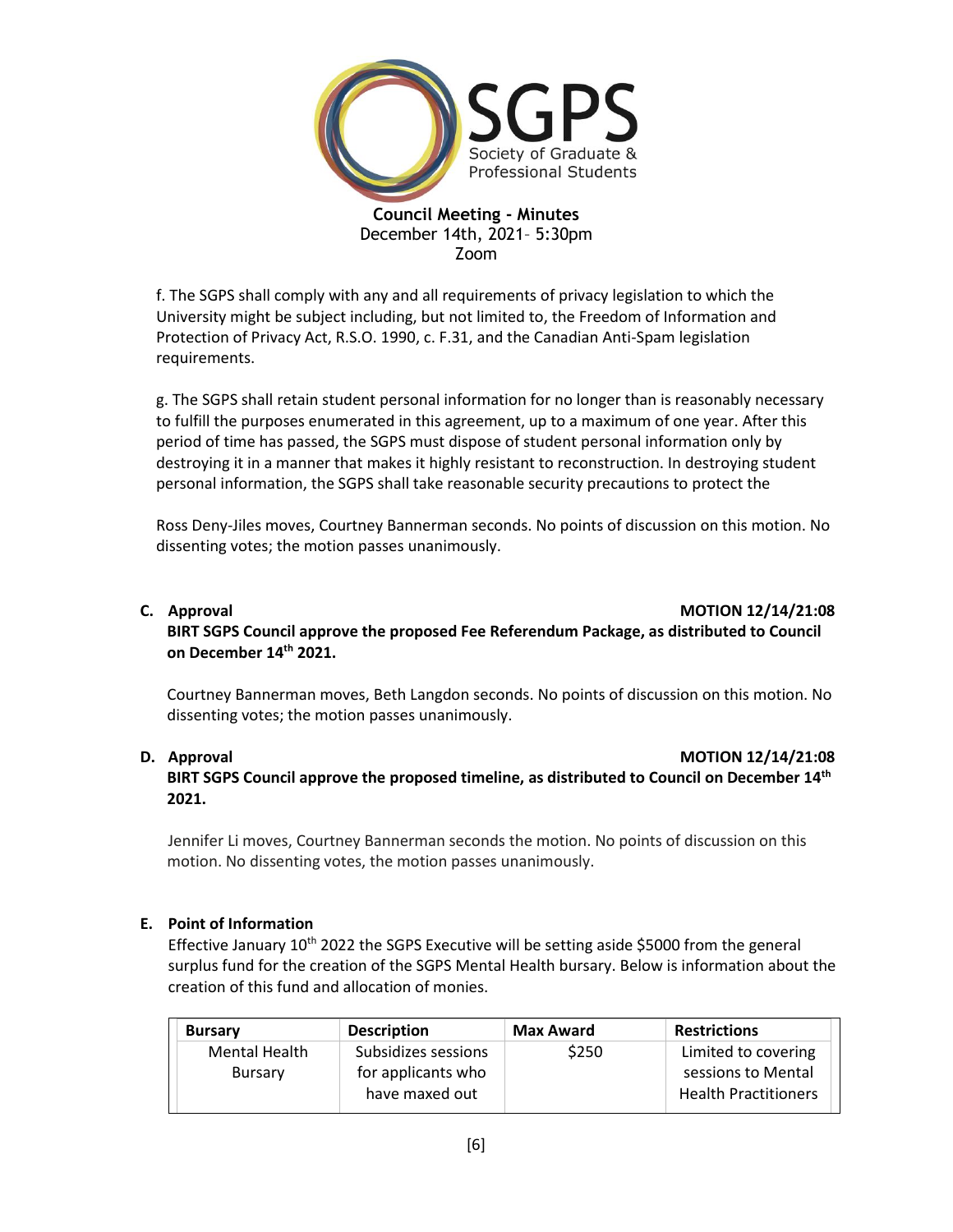

Zoom

| their SGPS health     | and Clinical                |
|-----------------------|-----------------------------|
| plan coverage of      | Counsellors. Mental         |
| \$500 per policy year | <b>Health Practitioners</b> |
| for Mental Health     | must be licensed.           |
| <b>Practitioners</b>  |                             |

**Proof of expense:** Copy of the claim statement from Sun Life Assurance Company of Canada. A copy of the session receipt will only be accepted for students visiting a clinical counsellor

## **Proof of need:**

Bursaries are awarded based on financial need. This is proof of why a bursary should be awarded. The necessary documents depend on whether the applicant is a domestic or international student. Proof of need must be from that academic year, providing proof of need from previous academic years will result in a rejection of your bursary application. See the relevant headings below:

## **Domestic Students:**

1. A copy of their OSAP Funding Summary (or other provincial/territorial/international equivalent);

2. Confirmation of their *award* of a Queen's General Bursary, Queen's Summer Bursary in the *same academic year* (copy of SOLUS statement/screenshot required, please ensure that your name is visible within the screenshot);

3. Confirmation of their *award* of Work Study Entitlement in your current program of study (copy of SOLUS statement/screenshot required, please ensure that your name is visible within the screenshot).

4. **For Dental, Mental Health, and Emergency Bursaries ONLY:** Student lines of credit/loans will be considered, however, acceptance as proof of need is at the discretion of the Committee.

## **International Students:**

1. Confirmation of their *award* of the Queen's International Student Bursary, Queen's Summer Bursary or Work-Study Approval in the *same academic year* (copy of SOLUS statement/ screenshot required, please ensure that your name is visible within the screenshot); 2. Confirmation of a Work Study Entitlement in your current program of study (copy of SOLUS statement/screenshot required, please ensure that your name is visible within the screenshot); 3. Confirmation of their *award* of a Queen's General Bursary in the *same fiscal year* (copy of SOLUS statement/ screenshot required, please ensure that your name is visible within the screenshot);1 or

4. **For Dental, Mental Health, and Emergency Bursaries ONLY:** Loan agreement (in SGPS members (student's) name) from home country will be considered, however, acceptance as proof of need is at the discretion of the Committee.